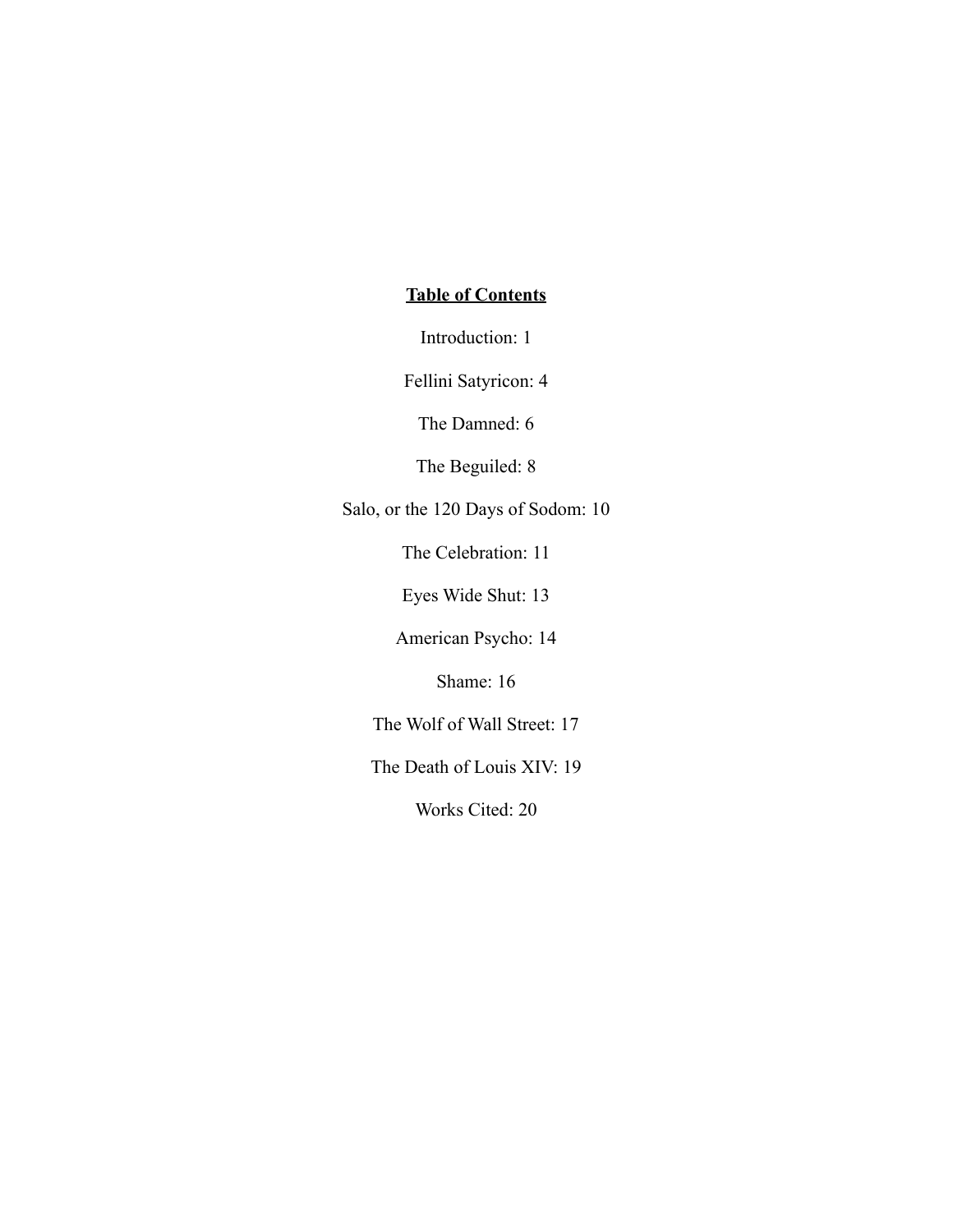## **Introduction**

This project consists of ten essays, each on a different film, all of which center around the idea of highlighting the presence of decadent art in the cinematic medium. As each essay is intended to function as its own distinct piece on each film and the themes of decadence within it, I intend to use this introductional segment to walk you, the reader, through how each piece fits into a wider project.

*Fellini Satyricon,* by Italian filmmaker Federico Fellini, feels in some ways like ground zero for the modern cinematic depictions of decadence this collection focuses on. While it is far from the first instance of such themes being explored through the cinematic medium, it feels like an important and essential starting point for having proper context on this collection and its contents.

*The Damned,* another Italian film this time by Luchino Visconti, is representative of the essential body of work of Visconti, perhaps the filmmaker most interested in decadent art in the medium's history. Combining opulent grandeur with psychological and psychosexual malaise, Visconti directs in the tradition of how such decadent writers as Huysmans wrote. Essential.

*The Beguiled,* the first American film featured, is director-actor duo Don Siegel and Clint Eastwood's attempt at tackling the subject matter, creating a sweaty and nerve wracking piece of sexual repression and sweaty Southern opulence.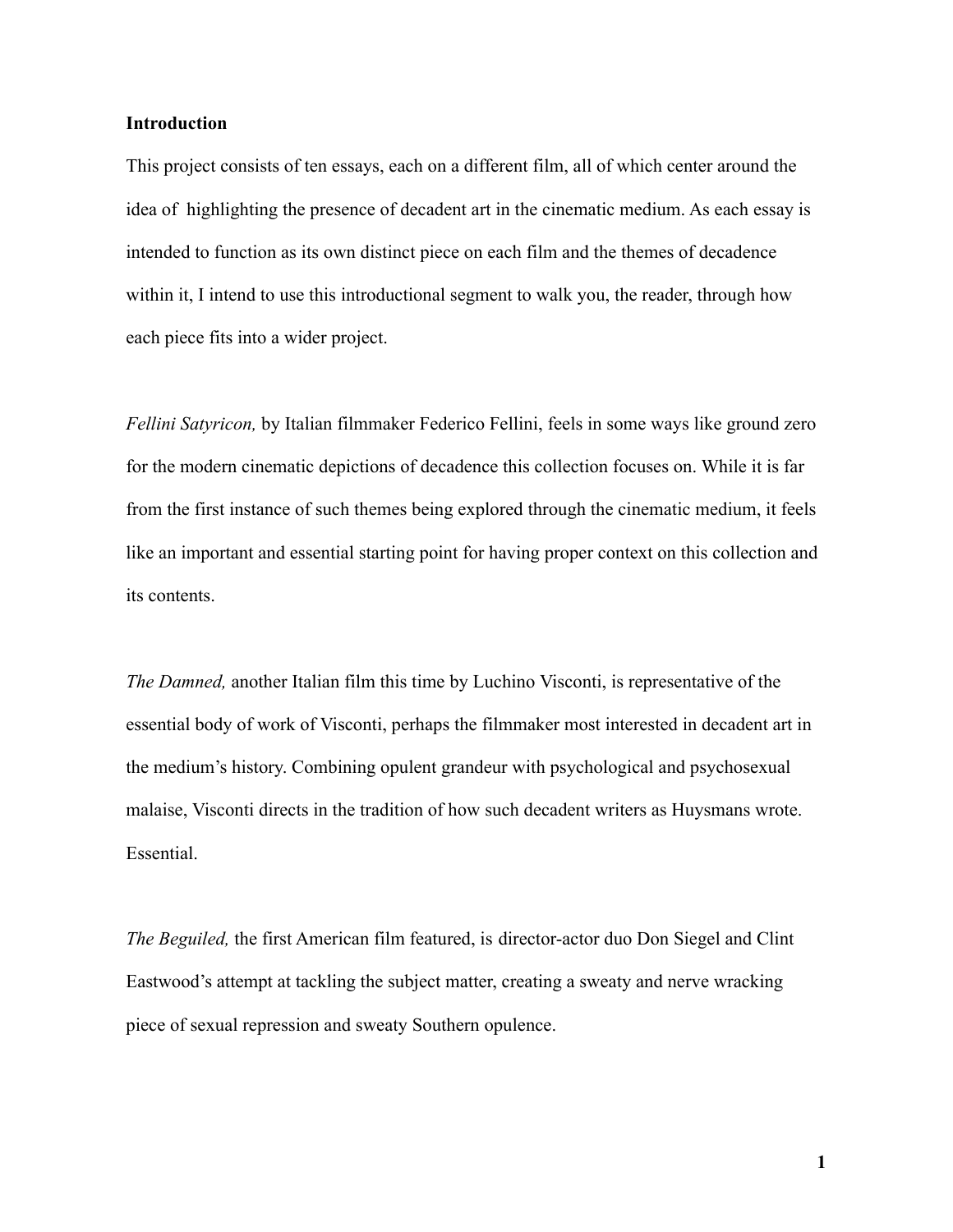*Salo, or the 120 Days of Sodom* by Pier Paolo Pasolini is the most viscerally upsetting work featured, and also simply one of the most viscerally upsetting films ever made. Telling a tale of fascist aristocracy and sexual abuse, the film is one of the rawest presentations of the subject matter of decadence imaginable, and perhaps the most confrontational work in this collection.

With 1998's *The Celebration,* I jumped forward over a decade to another incredibly raw and powerful work, this one fitting in the Dogme 95 movement's oeuvre. It's a distinct work within this collection for its minimalism and hyperrealism but through that it finds a way to subvert traditional works of decadent fiction and create something affectingly different.

Kubrick's masterwork *Eyes Wide Shut* is as haunting as it is lushly designed and directed, telling an equal parts unsettling and beautifully mesmeric story of bourgeois complacency in the face of true evil.

Mary Harron's Bret Easton Ellis adaptation *American Psycho* provides a more explicitly satirical outlook on the themes of decadence and opulence, at once functioning as a pitch-black comedy and a legitimately frightening and masterfully aestheticized horror film.

Perhaps the most strictly individualized, psychological entry in this collection, Steve McQueen's *Shame* is a distinctly early 2010s- feeling exercise in decadent fiction.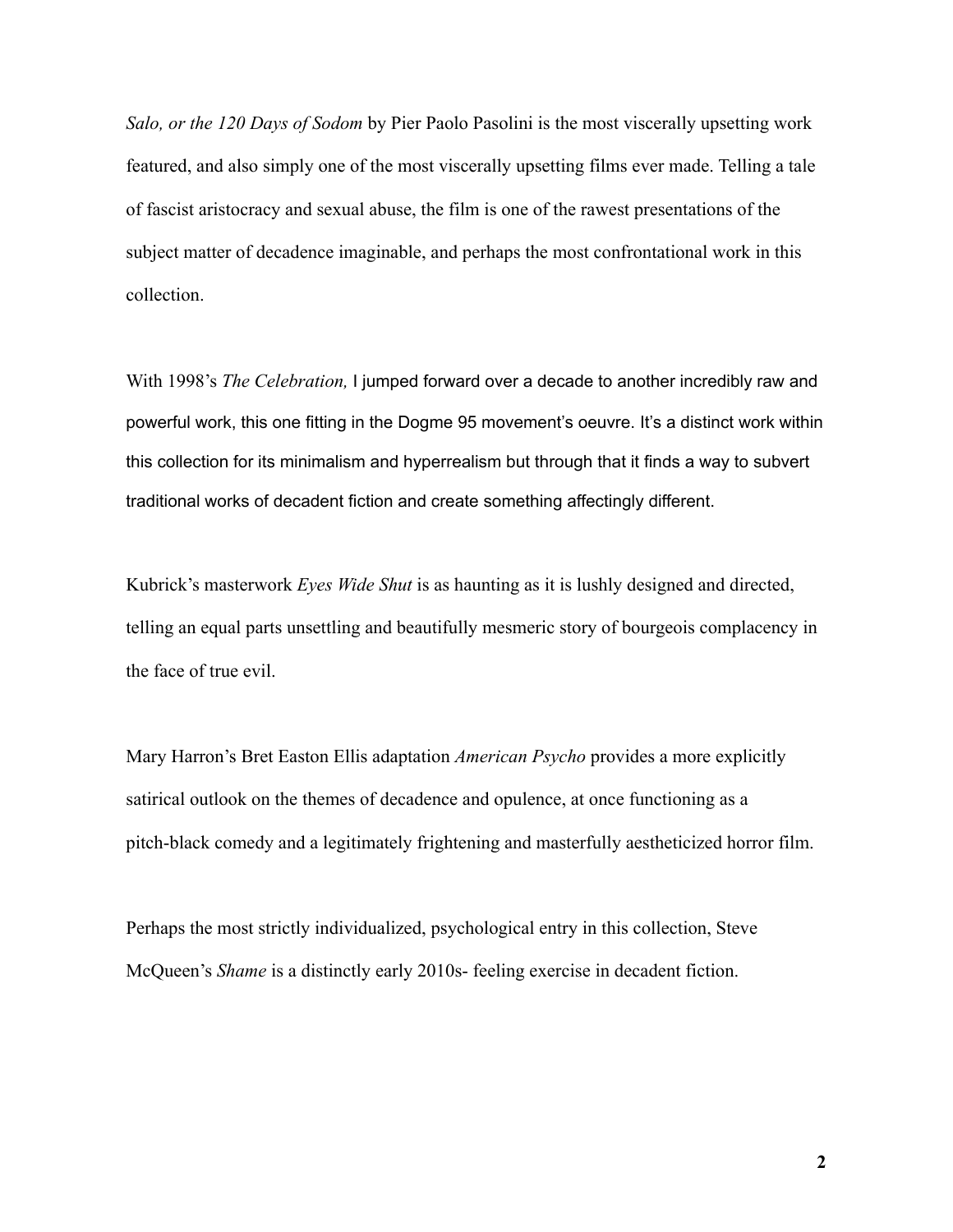As loud and bombastic as it is disgustingly opulent and excessive, Scorsese's *The Wolf of Wall Street* manages to be at once one of the most pop-accessible and cynically angry entries in this canon.

Albert Serra's *The Death of Louis XIV* is a real throwback entry to earlier works in this collection like *The Damned.* It centers on literalizing the rot of the upper class through the bodily rot experienced by King Louis XIV as a result of his gangrene. Watch it with Nobuhiro Yamashita's short *The Rotting Woman* for full effect.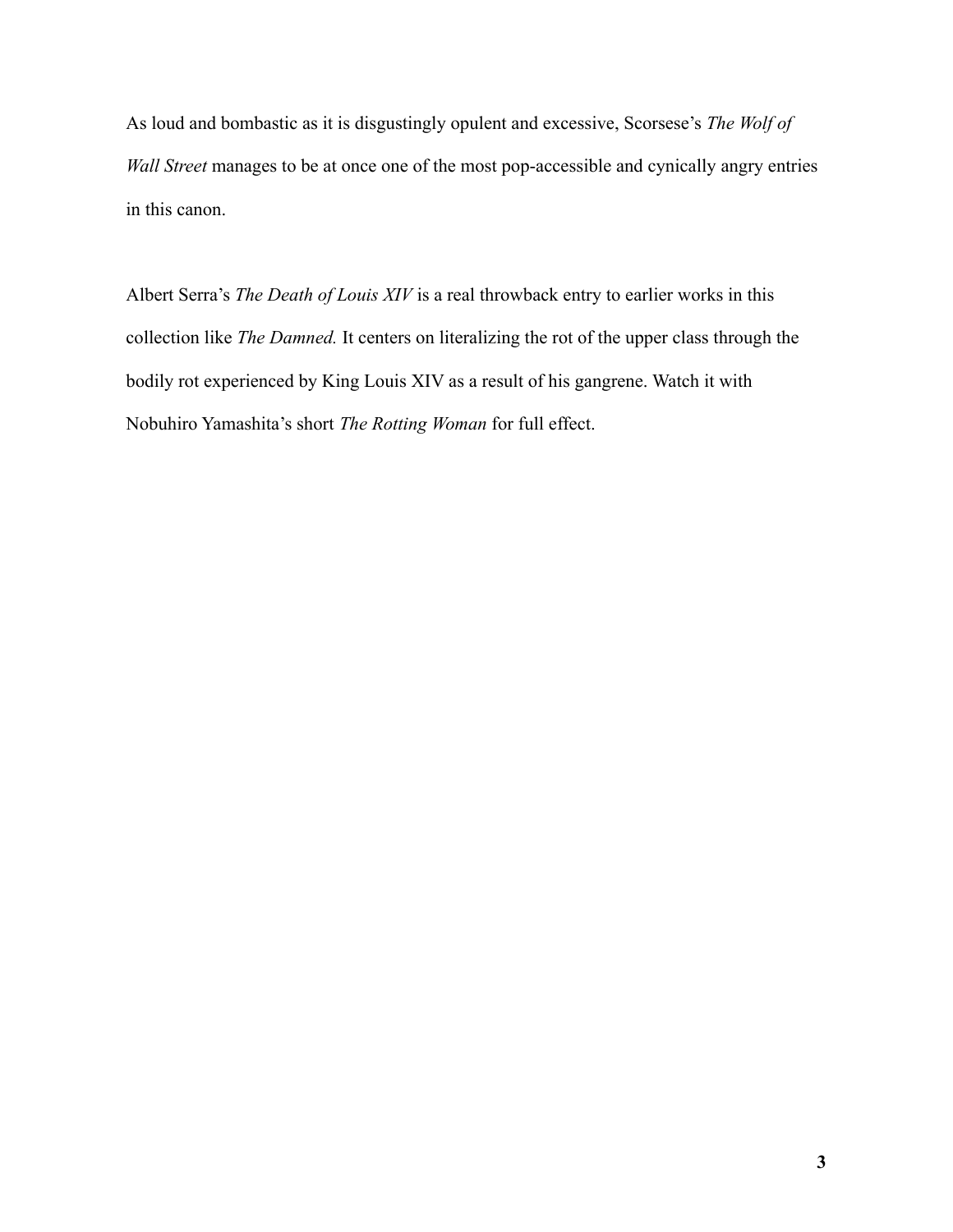# **Fellini Satyricon (1969)**

"Rome. Before Christ. After Fellini."

*- Fellini Satyricon*'s Official Poster

Italian filmmaker Federico Fellini followed a similar career trajectory to many of his peers in the world of Italian cinema like Pier Paolo Pasolini and Luchino Visconti in that while he began making films as a part of the movement of Italian neorealism (works like *La Strada (The Road)* and *Nights of Cabiria),* he soon moved away from realism to focus on more lush, extravagant filmmaking that didn't shy away from creating a sense of unreality. Neorealism's form, however, continued to strongly influence his work, no matter how pointedly anti-realist it became: take, more than maybe anything else in his filmography, his 1969 adaption of the classic prose-poem/ early novel the *Satyricon.* Compare *Fellini Satyricon* to a classic work of neorealism like, for example, De Sica's *Bicycle Thieves* or Pasolini's *Accattone* (my personal favorite film to come out of the movement). Note how in all three efforts, the camera tends to linger, the filmmaker functionally setting up the shot and allowing it to run with minimal and infrequent cutting and editing.

*Fellini Satyricon*'s opulent partyland fantasia, though, is a clear point of divergence from the slice-of-life sensibilities of neorealism. While Fellini may employ the formal techniques he picked up on works like *La Strada,* he completely leaves behind the subject matter, creating a fascinating converange of realist techniques being used to portray often unreal and sometimes borderline surreal imagery and subject matter. Fellini almost positions himself as a god here, much like the poster's comparison of himself to Christ, abiding over his unending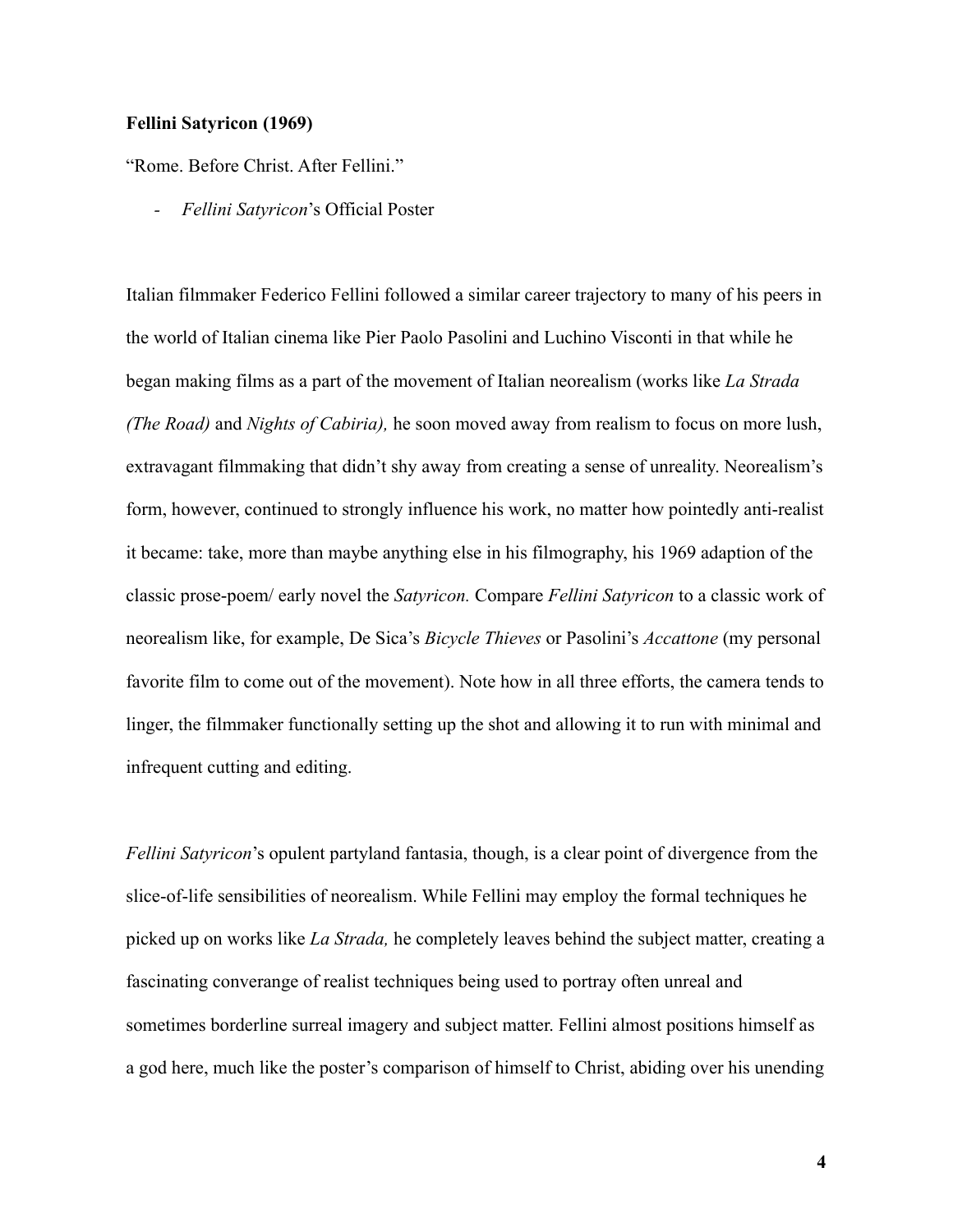sea of ancient debauchery and festivity, forsaking traditional narrative in favor of atmospheric elements and image composition, winding through the massive, almost labyrinthine landscape he creates.

Worth noting also is Fellini's 1976 work *Fellini's Casanova*, a sort of spiritual successor to *Fellini Satyricon,* but a much more up close and personal approach than one may sometimes expect from the decadent subject matter on display. Casanova's own mental state contrasts with his boisterous lifestyle, displaying to us the casualties of the grand bombastic debauchery on display in *Satyricon.* It's almost the *Fort Apache* to *Fellini Satyricon*'s *She Wore a Yellow Ribbon.* Watch the two together, or pair them with Visconti's *The Damned* and *Death in Venice,* respectively. Your call.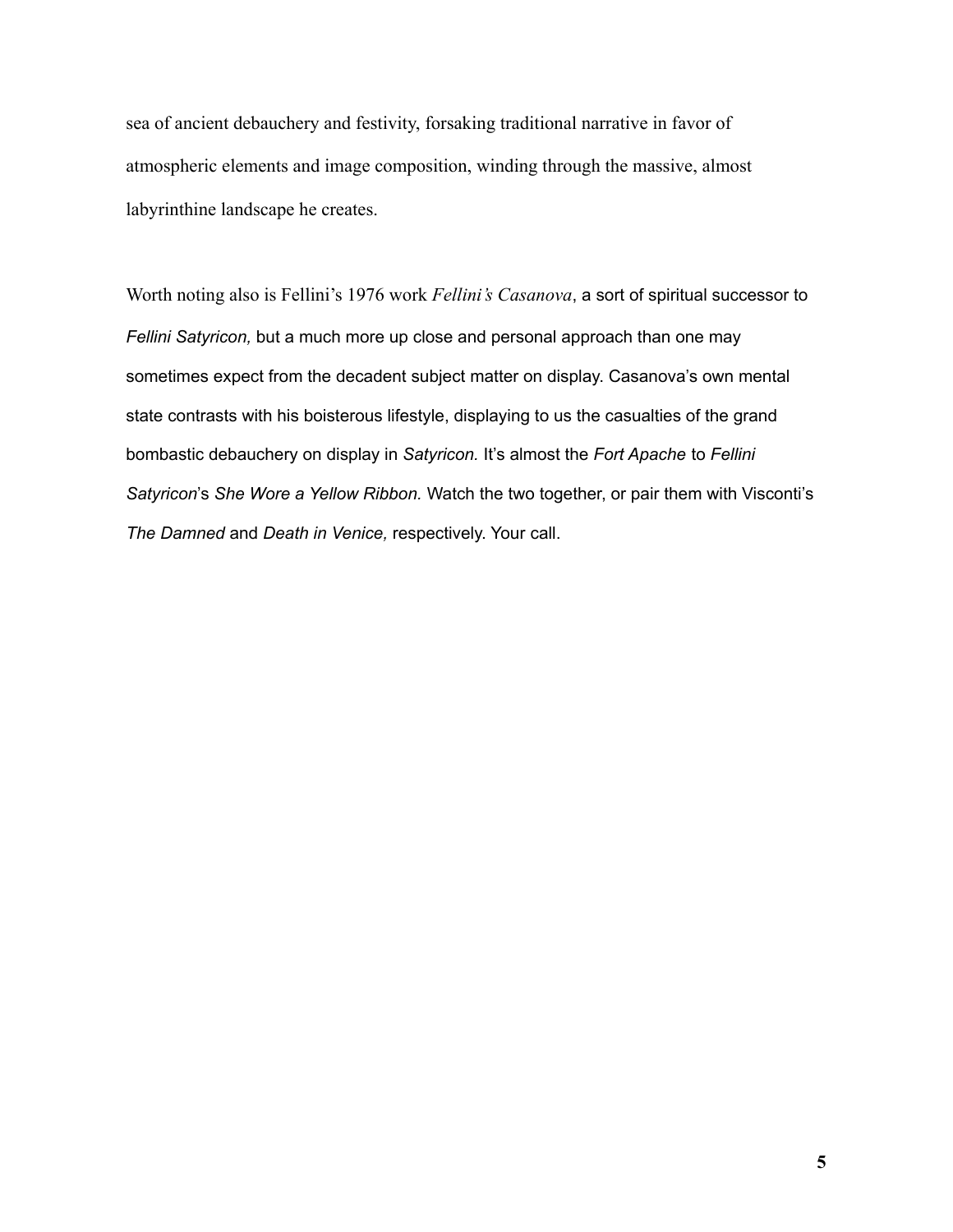## **The Damned (1969)**

Luchino Visconti, the Italian director of 1969's *The Damned,* is the reason I had to impose upon myself the rule of writing about one film per director for this project. I found myself torn between five different films of his: *The Leopard* (1963), his "German trilogy-" *The Damned* (1969), *Death In Venice* (1971), and *Ludwig* (1973) as well as *The Innocent* (1976), his last film. Each of these films tell stories of bourgeois excess and debauchery: *The Leopard* is the story of a wealthy Sicilian family coping with the social changes brought about by the unification of Italy, *Death in Venice* a sort of *Lolita-*esque story of pederastic desire within the German upper crust, *Ludwig* the story of tortured Bavarian king Ludwig in the 1800s, and *The Innocents* a narrative of an aristocrat locked in a loveless marriage who finds his attraction to his wife reinvigorated by the revelation of her infidelity to him. Ultimately, though, I settled on *The Damned,* a story of illicit homosexuality, incest, naziism, and the old German industrialist class being pushed out by the nouveau riche young industrialists.

*The Damned* is, without question, the most textually dense of Visconti's works, dealing with sexual and moral transgression, reveling sometimes in Visconti's own conflicted and tortured Catholic morality. It's easy to read *The Damned*'s portrayal of homosexuality as illicit or transgressive sexual action as homophobic, but to do so is to ignore Visconti's own homosexuality. *The Damned,* like many great and compelling texts, is one of internal contradictions, some of which are arguably irreconcilable, all of which are endlessly interesting to dig into.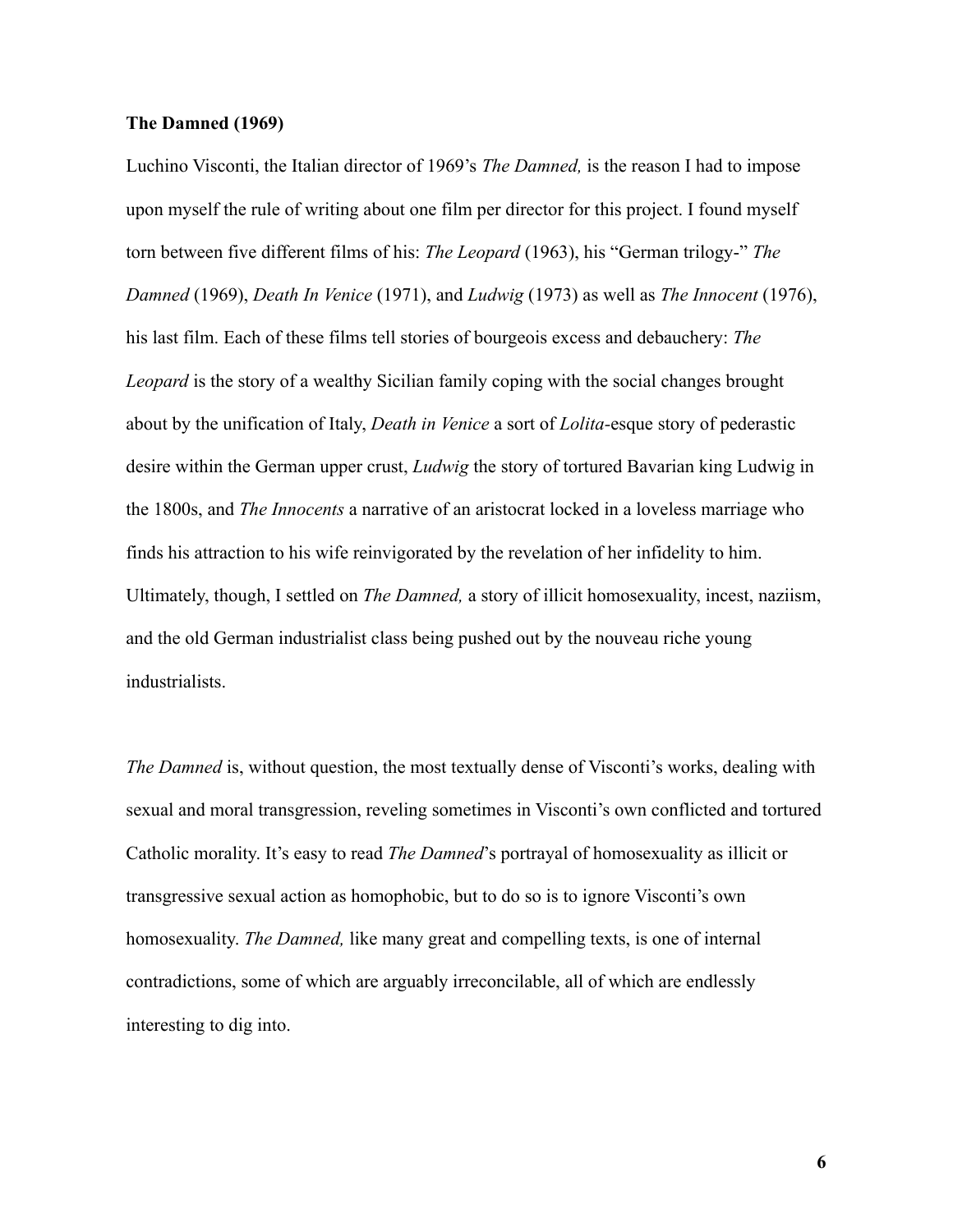If there's one film in this entire collection you should watch to truly understand what decadent fiction in cinema looks like, it's *The Damned,* which renders it almost impossible to write about.*.* Weaving an epic tale of shifting power structures, interfamilial traumas and fascist collaboration, Visconti channels maybe the most direct influence from the works of authors like Huysmans. Worth reading is Henry Bacon's book *Visconti: Explorations of Beauty and Decay,* a far more comprehensive and fully realized exploration of Visconti's filmmaking than I could hope to fit into this collection.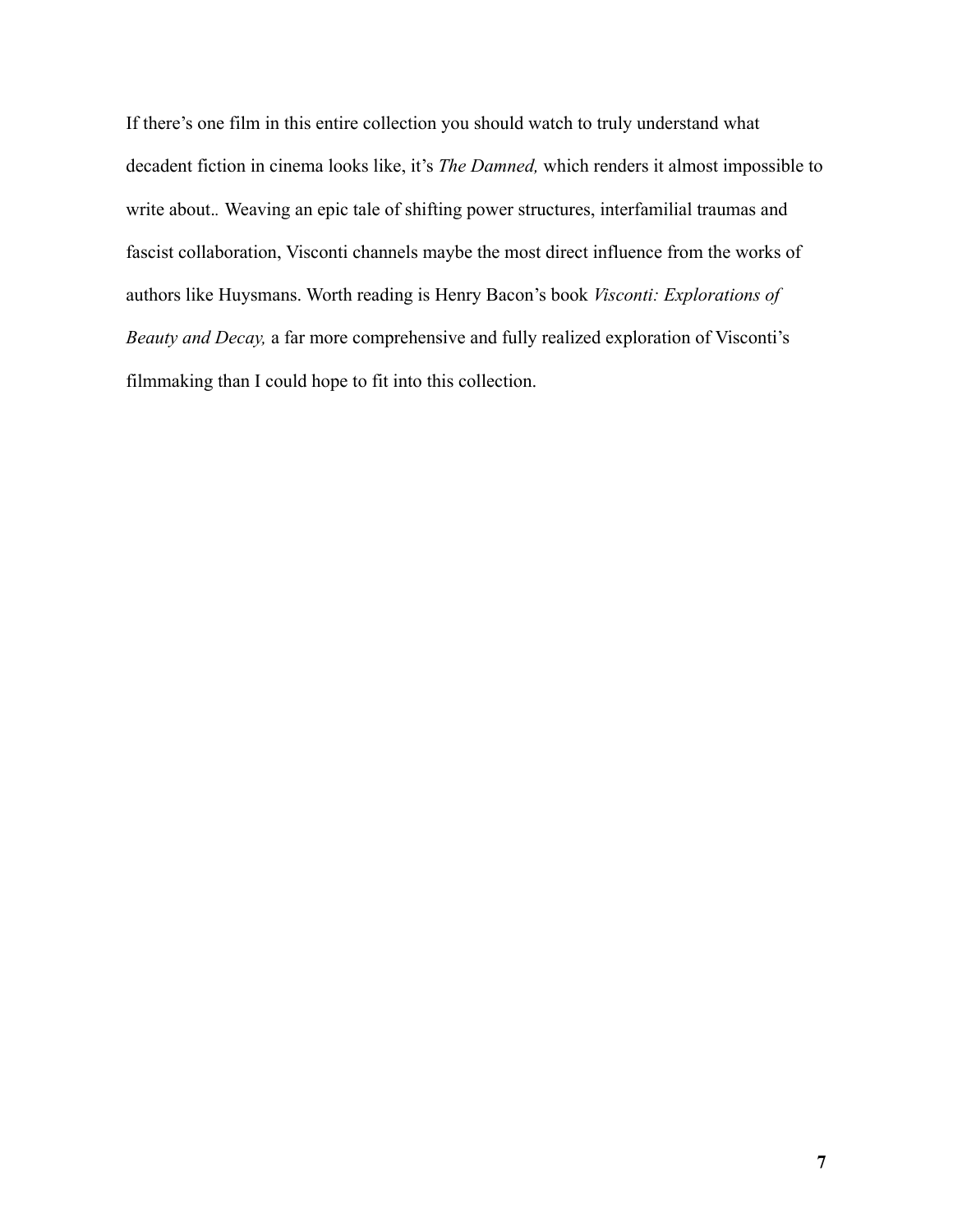# **The Beguiled (1971)**

By the time they made *The Beguiled* in 1971, director- actor duo Don Siegel and Clint Eastwood had already put out first two of their five collaborations together (*Coogan's Bluff* and *Two Mules For Sister Sara* in 1968 and 1970 respectively, the duo would then go on to finish out the five with *Dirty Harry* later in 1971 and *Escape From Alcatraz* in 1979). Of the pair's collaborations, their two 1971 efforts are the most textually dense and interesting. *Dirty Harry* has a kind of ugly, politically dense and confusing nature which has led to its labeling as anything ranging from a fascist to an anti-fascist text (placing it closer to another 1971 effort, Sam Peckinpah's *Straw Dogs* than to any of the other Siegel-Eastwood pictures) while *The Beguiled's* psychosexual, sweaty, down-south melodrama/ psychodrama has been called both misogynist and feminist, conservative and left-wing, and just about anything else you could read a movie about sexual tension and depravity as being. Where does it truthfully lie? Probably none of those places and all of them at once.

Based on the novel by Thomas P. Cullinan, *The Beguiled* concerns an injured Union soldier during the American Civil War taken in by an all-girls boarding school in Mississippi in order to heal. While the soldier, John McBurney (Eastwood) is there, sexual tensions flare up between him and many of the girls, beginning as a kind of chauvinistic sexual fantasy and slowly and steadily creeping into a darker and more dangerous reality for McBurney. The aura of excess drips down and saturates every inch of the film like the moist, sweaty Mississippi air the characters breathe in: the sexual and emotional repression high society has imposed upon many of the girls comes ripping away to reveal often dark, twisted, psychosexual natures lying beneath the surface. It may be a more minor entry in the decadent

**8**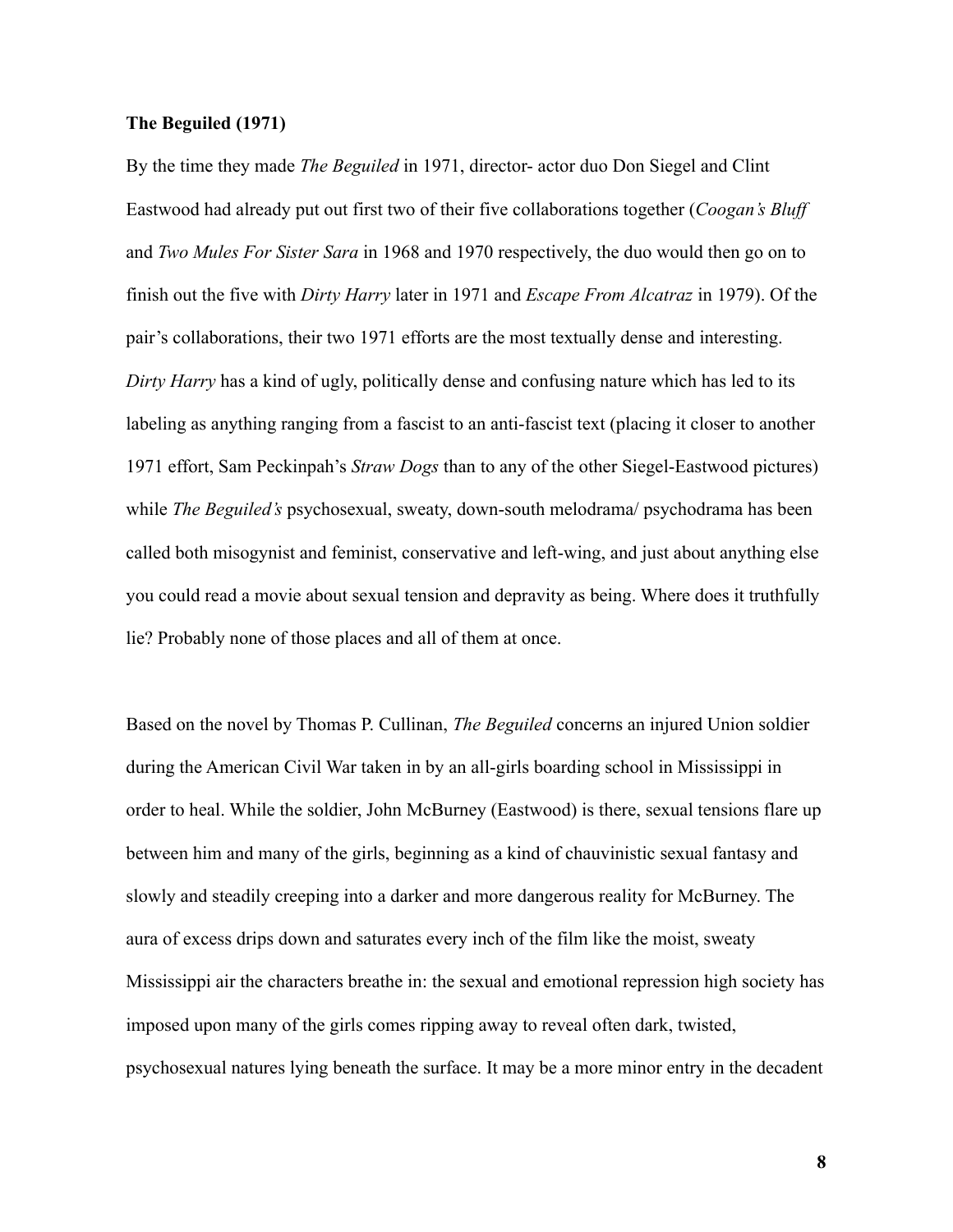cinematic canon but *The Beguiled*'s visual language in regard to the ornate and opulent feels so festering and sinister it's hard not to justify including.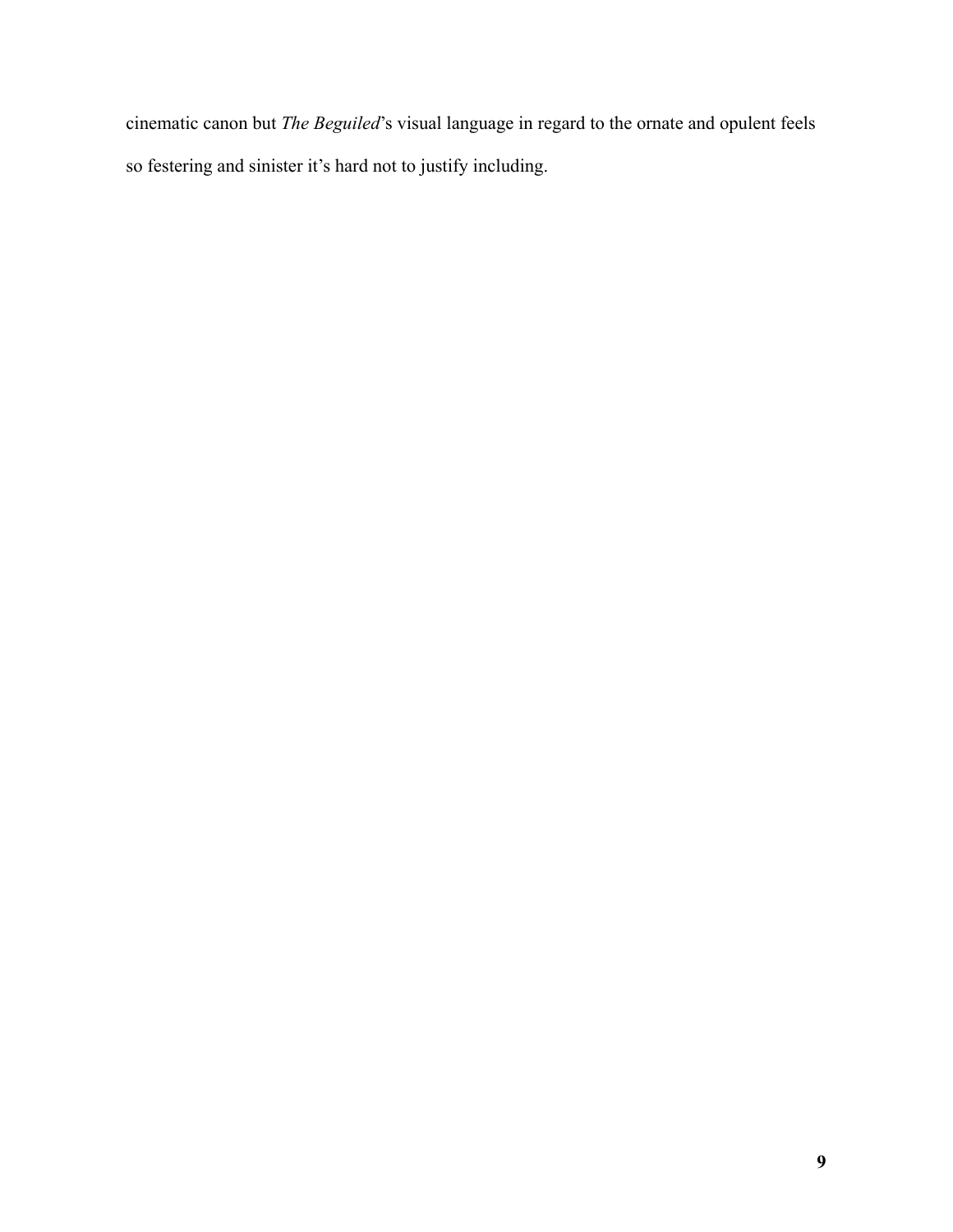#### **Salo, or the 120 Days of Sodom (1975)**

Pier Paolo Pasolini's works were no stranger to a sort of playful extremity and transgressionodd, perhaps, for a devoted Catholic, maybe less so for a queer communist counterculturalist and self-styled provocateur- but the hints of a wink and a nudge in previous films like *Pigsty, The Decameron,* and even *Theorem* are not even remotely present in his final film, 1975's *Salo, or the 120 Days of Sodom,* adapted from the Marquis De Sade's unfinished novel *The 120 Days of Sodom, or the School of Libertinage.*

Bordering on pure horror, *Salo, or the 120 Days of Sodom* is the disturbing and sickening story of a group of Italian facist officials during the second world war who take a group of young people hostage and spend four months brutally abusing them with sexual exploitation, horrific violence, and psychological torture.

It's a movie about facism, obviously, but *Salo* is also just generally a film about the consequences of unchecked power, representing the oppression and abuse of totalitarian forms of governance through the microcosm displayed onscreen by Pasolini.

It's an enduringly controversial work, and unquestionably not one for the easily upset or nauseated, and that's exactly the way Pasolini intended *Salo, or the 120 Days of Sodom* to be received, sickening and alienating and profoundly upsetting to anyone who may come across it. In said regard, it may be the truest work of transgressively decadent fiction featured in this collection, albeit one I have a hard time recommending that anyone unprepared for one of the most visceral upsetting works of art ever produced watch in good conscience.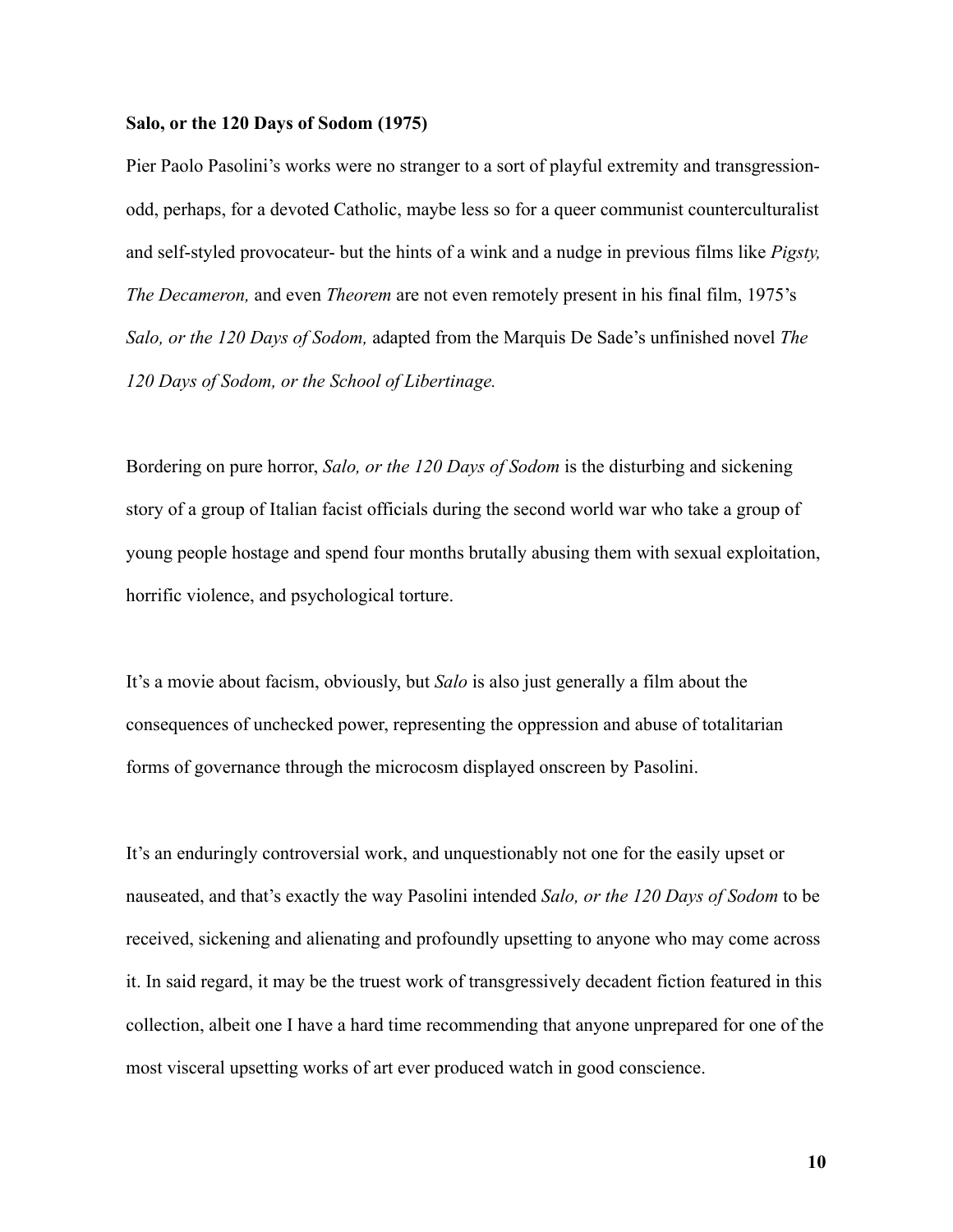## **The Celebration (1998)**

Danish filmmaker Thomas Vinterberg, director of *The Celebration,* is one of the creators of Dogme 95, a rulebook for filmmaking designed to minimize cinema to it's barest of essentials. Seen as a reaction by its creators to increasingly ornate and overblown cinematic landscape, Dogme 95 outlaws things like special effects, genre, incidental music, and action deemed "superficial" while necessitating films be shot on location, set in the present, and photographed on Academy 35mm film. *The Celebration* is one of the few films (alongside Lars Von Trier's *The Idiots* and Harmony Korine's *Julien Donkey-Boy*) to use Dogme not as a hypothetical thought experiment but as a real rulebook for filmmaking, and the results are enormously fascinating.

*The Celebration* follows a wealthy Danish family coming together at the hotel owned by their father, Helge, to celebrate his sixtieth birthday. The hugely disfunctional clan is at one another's throats from essentially the start: bickering and jabbing at one another they almost seem to revel in their own unpleasantness, berating their spouses for trivial mistakes and haraunging daughter Helene's afro-danish boyfriend Gbatokai with the racist Danish children's song "Jeg har set en rigtig negermand" ("I have seen a real negro man."). But things come to a head when son Christian accuses Helge of sexually abusing both him and his twin sister Linda in their childhood.

Some might anticipate that a filmmaking approach as intentionally, calculatedly minimalist as Dogme might mix with themes of decadence and opulence like oil and water, but Vinterberg's stripped down methodology actually works perfectly for the story of *The*

**11**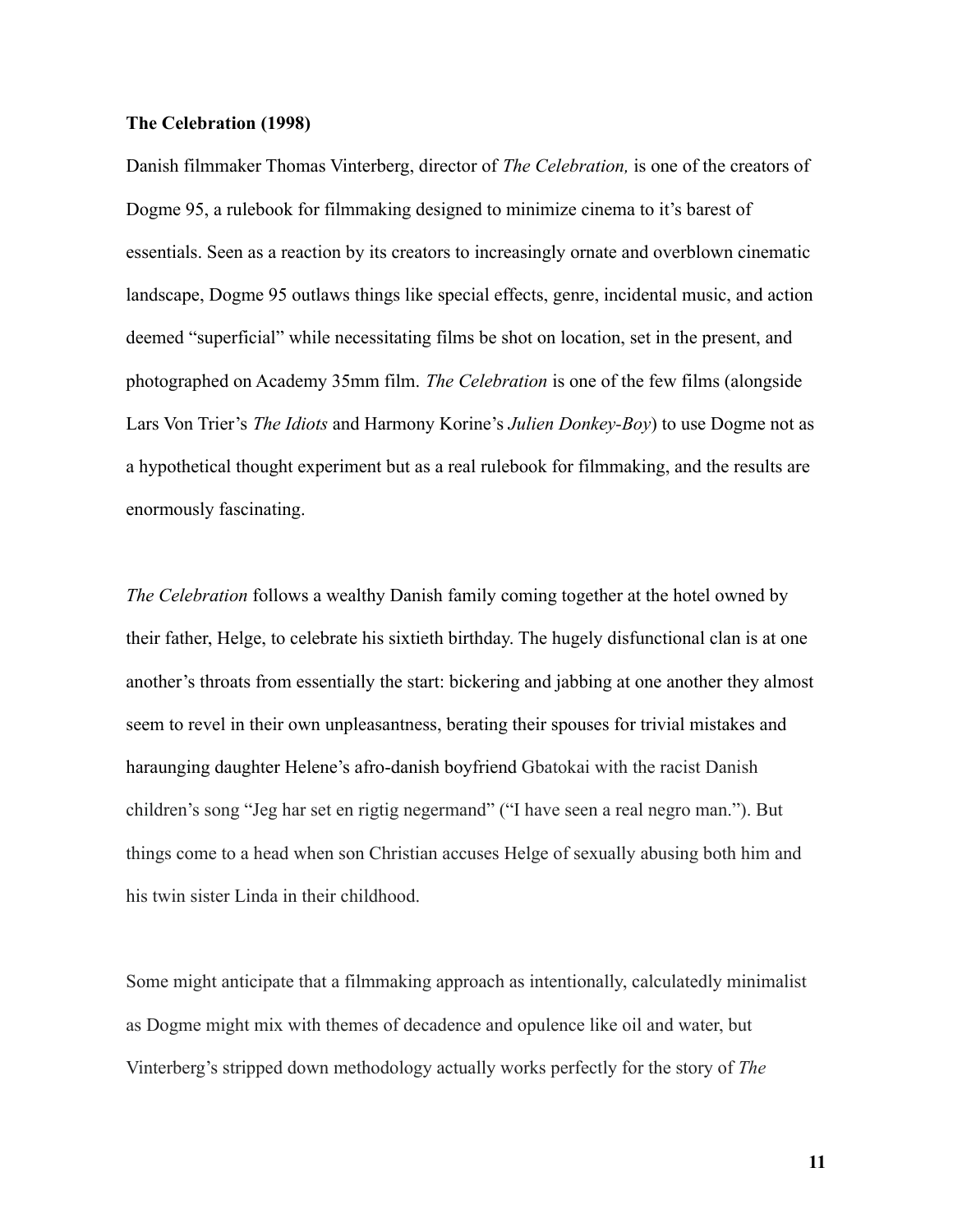*Celebration,* his raw and unpolished camerawork and lo-fi aesthetics work to bring a new angle to the story that would otherwise not exist.

Let me explain. The theme, most centrally, of *The Celebration,* is that of trauma ripping through the veneer of high society, of repressed horrors exploding through the canvas of opulence and luxury. The twins' abuse- which lead to Linda's earlier suicide and Christians's severe mental troubles in adulthood- has been covered up and smoothede over with a layer of niceity and high-faluting wealth. So much like Christian's trauma comes crashing into his family's nice, pleasant birthday celebration, Vinterberg's raw, almost primitive filmmaking technique crashes it's way into the aesthetics of the highbrow, gaudy hotel owned by the family.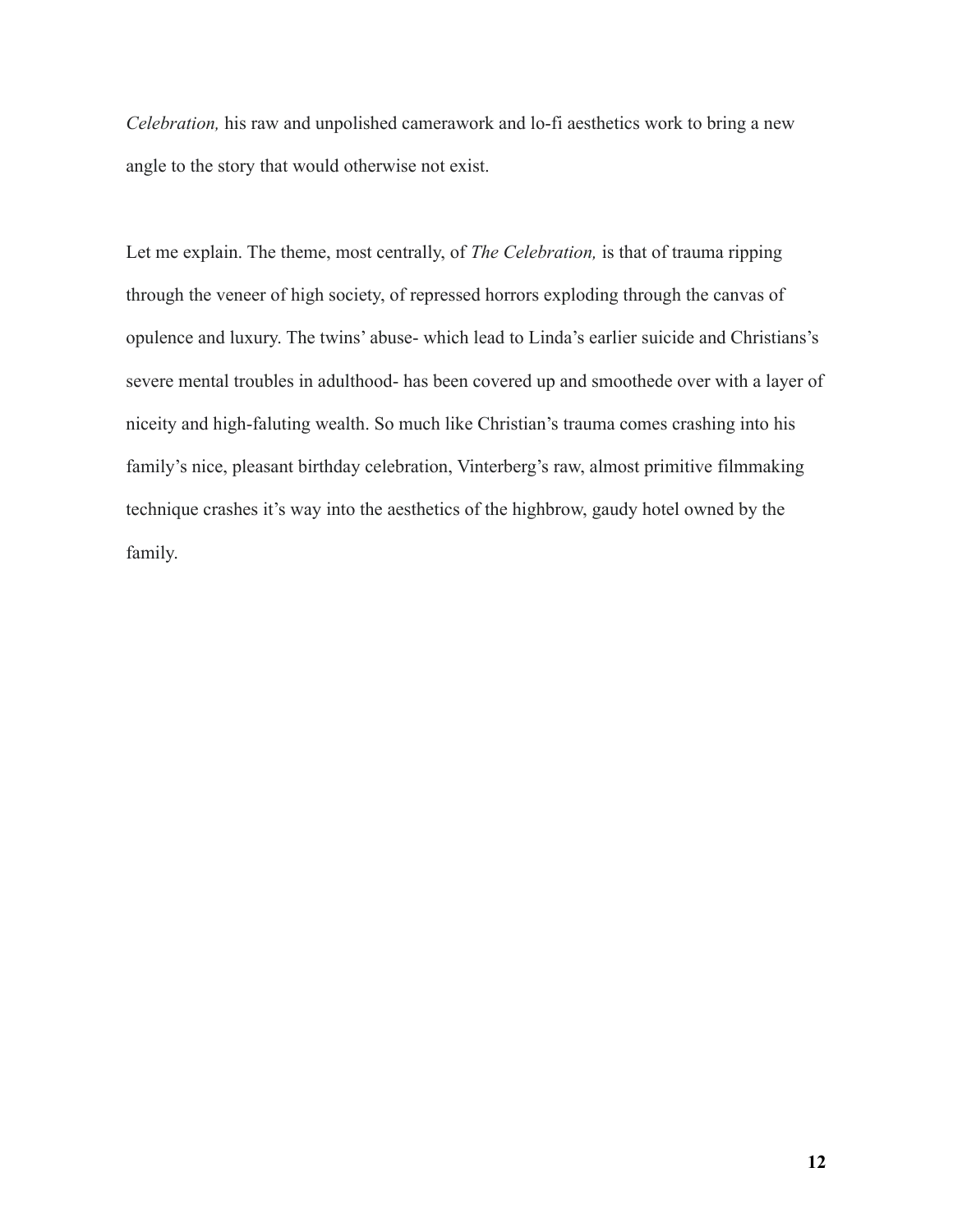#### **Eyes Wide Shut (1999)**

Stanley Kubrick's final film, *Eyes Wide Shut,* is his best, so it stands to reason that it was received, upon initial release, as being far and away his worst. It may be a departure from his previous subject matter (although by how much is debatable- *Barry Lyndon* from nearly three decades before *EWS* was another serious consideration for this collection) but the films plodding, steady pace and widescreen camerawork are as Kubrick as ever, and the best utilization of the director's iconic style ever put to screen.

*Eyes Wide Shut,* basically, is a film about the complacency of wealth. It centers around an upper class couple who, upon finding themselves on the edge of a murderous sex cult of the elite and powerful, instead opt to return to the comfort of their wealthy lives when things get too scary for them

But the real draw here is Kubrick's immaculately realized aesthetic. No movie feels as tonally sinister yet as a visually gorgeous as *Eyes Wide Shut.* It's the perfect aesthetic distillation of decadence, so perfectly visually realized even describing it feels silly.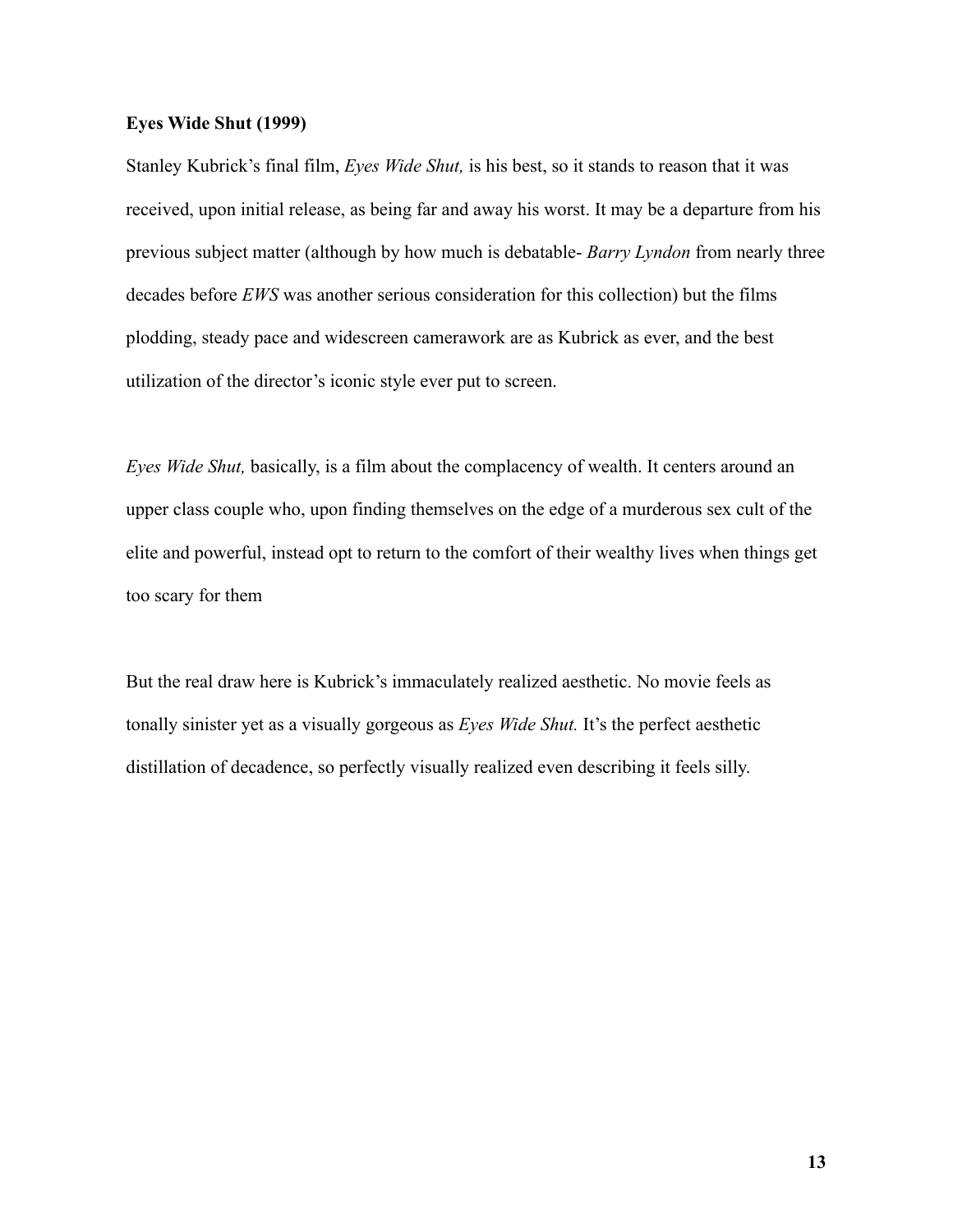## **American Psycho (2000)**

"There are no more barriers to cross," explains protagonist Patrick Bateman (Christian Bale) in a monologue towards the end of *American Psycho,* director Mary Harron's 2000 adaptation of the novel by Bret Easton Ellis, "All I have in common with the uncontrollable and the insane, the vicious and the evil, all the mayhem I have caused and my utter indifference toward it I have now surpassed." Bateman's incorrect, of course: the murderous impulses he's show to carry with himself throughout the movie is still there in him. But he raises an interesting and important point that's worth considering when we talk about the transgressive and decadent in art: *at what point will transgression transgress back into the acceptable?*

It sounds like an odd question, but it's a more plausible occurrence than some may estimate. Many social critics may argue, for instance, that as violence in mass media becomes more and more prevalent, it becomes less and less shocking to the average consumer. Violence in the average contemporary American film is more frequent than in the 1940s, yet the cold and subliminal violence of something like Hitchcock's *Shadow of a Doubt* feels more weighted and shocking than any Marvel Cinematic Universe set-piece does today. Patrick Bateman's crossed over the line. He's lost the thrill of his debauchery and his depravity. Once he has become desensitized to it, it lacks any of the pleasures it once held for him.

It's currently in vogue to, when talking about the text of *American Psycho,* make a point of stating it to be satire, so as to avoid being lumped in with some imaginary group of douchebag dudebros who idolize and quote Bateman. This is obviously a nonexistent threat,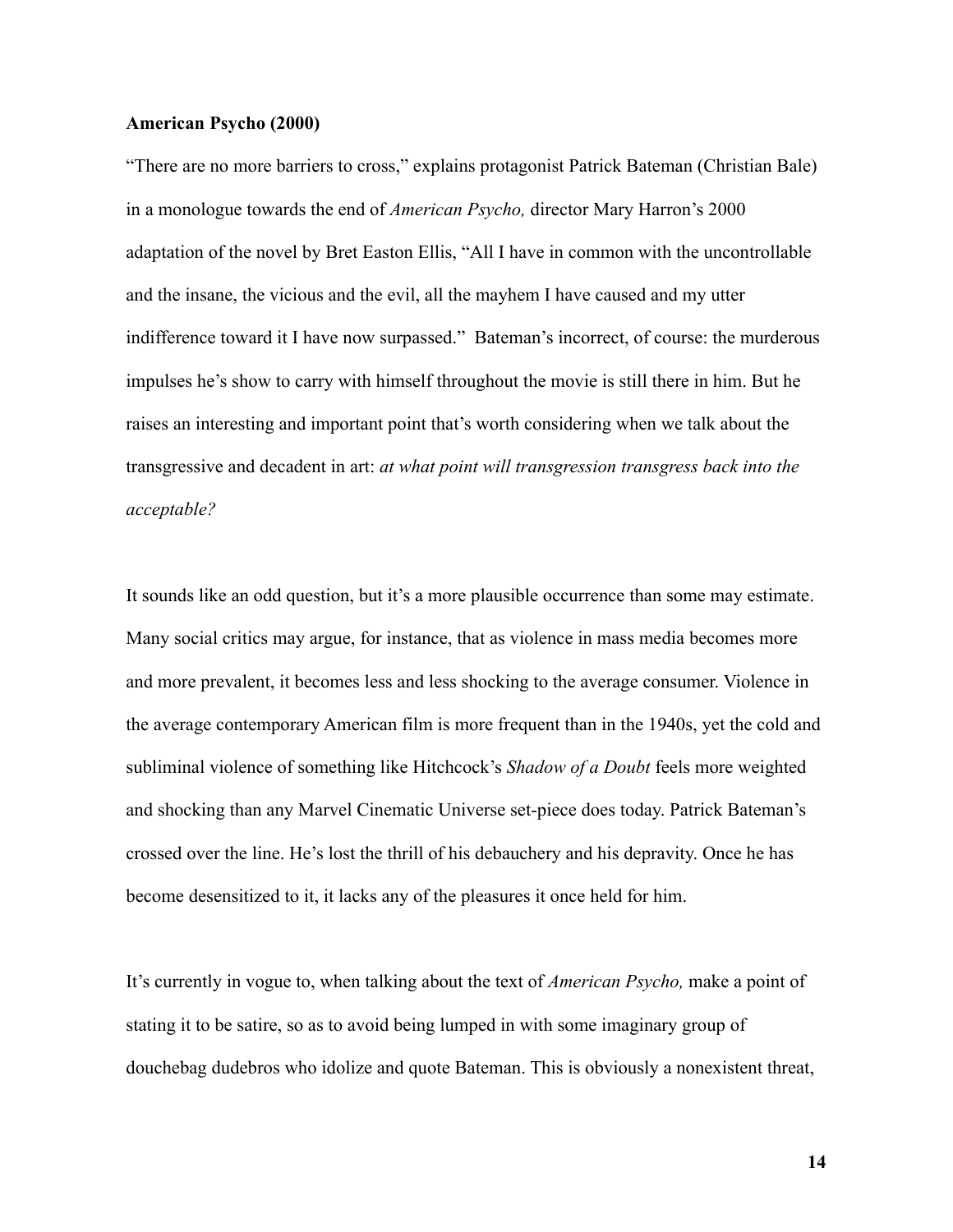but those who categorize it as social satire are, at the very least, not *in*correct. The film skewers Bateman and his Wall Street friends in their greed, selfishness, cruelty, machismo, and hypocrisy (in one scene, Bale's brutal serial murderer protagonist chastises a friend for his casually anti-Semetic jokes at a dinner, his sensibilities apparently more hurt by a social faux-pas than brutal violent crime). But to only engage with Harron's adaptation as social satire is to rob it of the analysis it deserves as a more serious work.

One can interpret Bateman's serial murdering and what it stands for as any number of things: an expression of a macho 1980s mysoginy, a representation of the everyday violence inherent to the existence of people like Bateman, a tongue-in-cheek representation of a psychopathy we praise in the business world but forbid in other aspects of life, etc. But what's worth considering is this: maybe Harron and Ellis are simply here to inform us that the ruling class, the group of people in our modern society who lord over us at every turn financially and socially, desire and enjoy the death of their fellow human beings. Maybe it really is just as simple as that. And what I'd ask you is this: would they be wrong?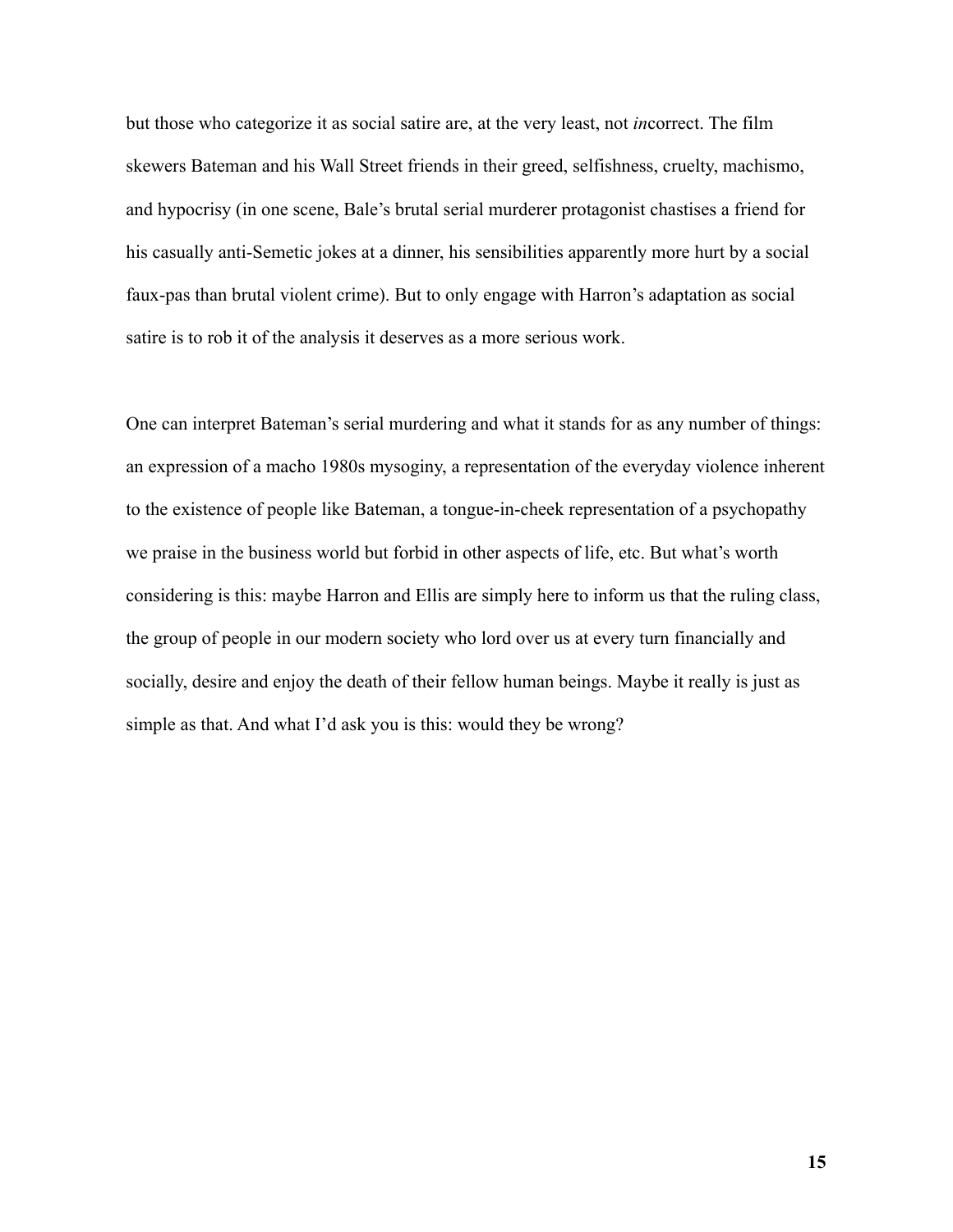## **Shame (2011)**

*Shame* is likely British filmmaker Steve McQueen's most controversial, debated work (his arguably equally transgressive *12 Years a Slave* more widely regarded as "important" by the critical mainstream, and not unfairly) so it stands to reason that it's the film of his I would contend is his best work to date. Following upper-class New York sex addict Brandon, played brilliantly by McQueen's frequent collaborator Michael Fassbender, the film is perhaps as explicitly psychological as decadent fiction can really get, zooming in on Brandon's isolation in the midst of excess and luxury, a man surrounded by a world of just total vaucousness attempting to fill the void through meaningless, emotionless sex.

When Brandon's sister Sissy, a singer, comes to visit him and becomes involved with his coworker, however, Brandon's world is turned to some degree upside down, and the resurging memories of what McQueen implies to be some manner of childhood trauma shared by him and Sissy come back to haunt both the siblings, culminating in Sissy's attempted suicide and Brandon's attempt to finally set aside his sex addiction. The film ends on maybe the most ambiguous note of McQueen's career: as a woman silently flirts with Brandon on the subway, he stares off, an empty pain behind his eyes, seemingly as unsure as the audience of whether or not he will relapse to his previous ways.

While *Shame* may not be the most original exploration of the vacuousness and emotional repression inherent to uppercrust life ever put to celluloid, McQueen's clearheaded direction, Fassbender's stunning and mesmerizing performance, and the script's ability to steer clear of feeling like pseudointellectual psychobabble makes it well worth its inclusion here.

**16**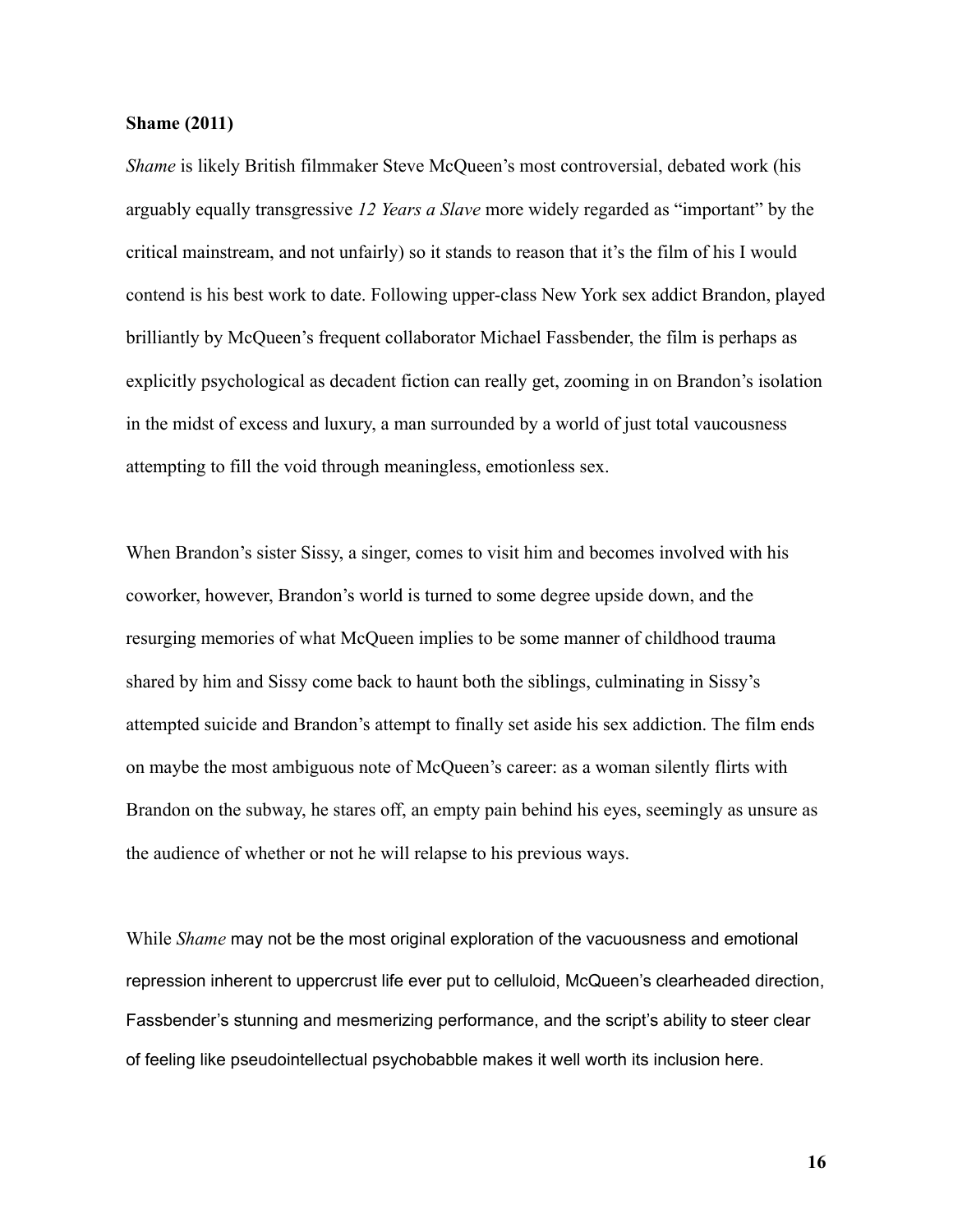## **The Wolf of Wall Street (2013)**

If there's one thing Martin Scorsese really excels at, it's his ability to drum up empathy for the truly reprehensible. His filmography is filled with morally disagreeable characters, ranging from violent sadist gangsters like in *GoodFellas* or *Casino* to more tragic psychotics like *Taxi Driver*'s Travis Bickle. His ability to show truly and utterly loathsome individuals for what they are and still maintain a degree of empathy for them among the audience is nearly unmatched. Although we watched the same character torture a man by sticking his head in a vice and squeezing his skull earlier in the film, when Joe Pesci is killed in *Casino* we still can't help but wince at the brutality and savagery of the act. Although *Cape Fear*'s Max Cady is a violent murderous psychopatic rapist, it's hard not to listen to his arguments regarding the unfairness and corrupt nature of the American criminal justice system and not feel like they're kind of hitting the nail right on the head. Even Daniel Day-Lewis's violent, sadistic xenophobic Bill "The Butcher" Cutting is met with a certain degree of empathy despite his hateful rage. So it's really saying something to say that Martin Scorsese truly hates Jordan Belfort.

Belfort, of course, is the real-life scam artist played by actor Leonardo DiCaprio in Scorsese's 2013 effort *The Wolf of Wall Street.* The character tears his way through a mountain of debauchery, hiring sex workers en masse and stuffing his every orifice of his body with as large a portion of drugs and alchohol as humanly possible. The entire time, Scorsese shoots him and his friends/ accomplices like absolutely maniacal little goblins, destroying and desecrating anything in their path, exploiting those around them at every turn.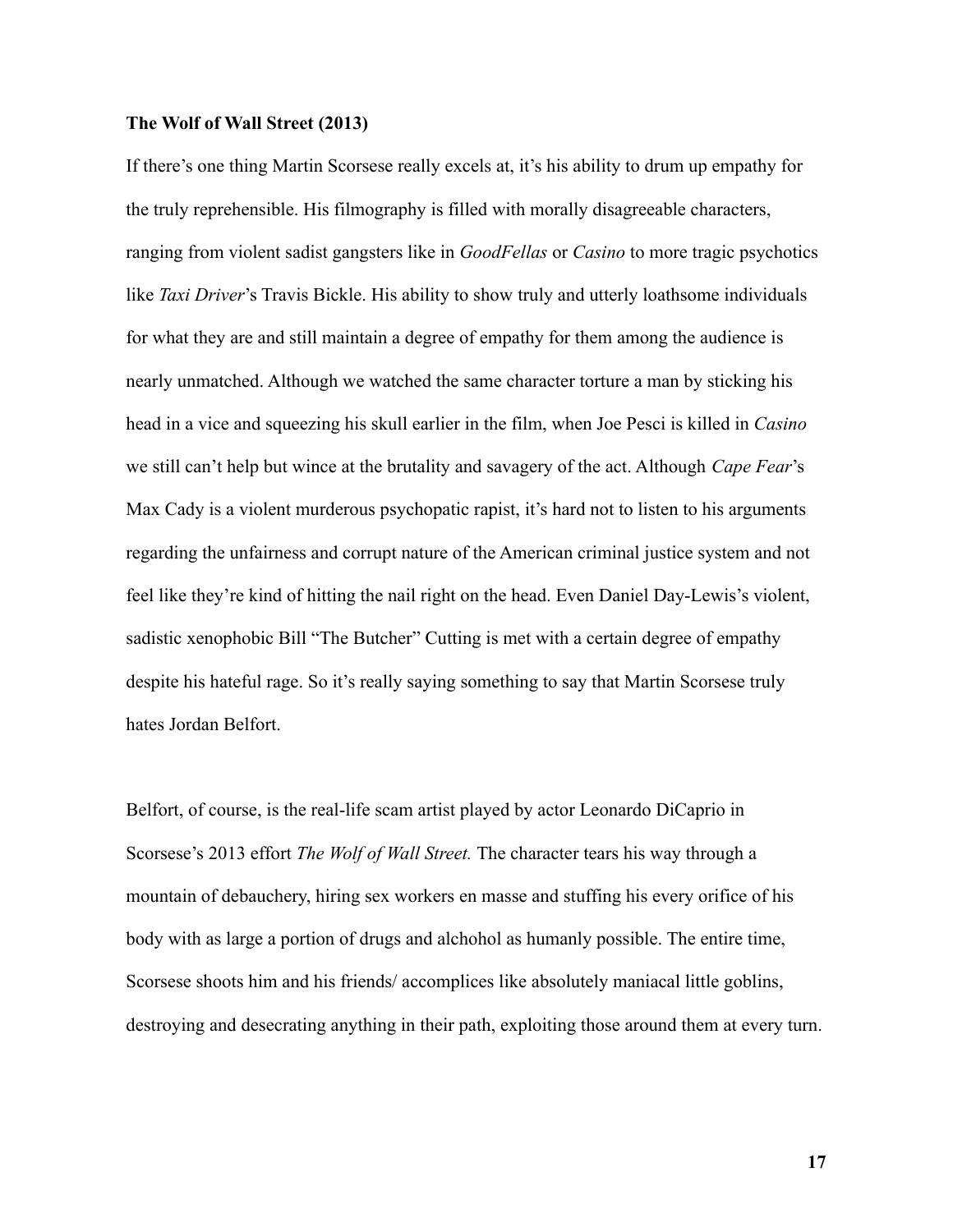It's not the most recently made film in this collection, but in a great deal of ways, *The Wolf of Wall Street* feels like the most modern take on the decadent themes explored in it's fellow titles, which is odd given that textually it may have more in common with works by filmmakers like Visconti (*The Damned,* plus titles like *The Leopard* and *Death in Venice).* Aesthetically, though, this is completely new and flashy and shiny in a way that feels out of place within Scorsese's filmography: *The Wolf of Wall Street* manages to surpass even *The Departed* in loudness and vulgarity, its glimmering vibrating neon debauchery pounds the viewer until they're as intoxicated and numbed as Belfort and company.

But Scorsese never loses sight of the dark underbelly to the blaring party of Belfort's life: he never lets you forget that this is fundamentally built on the exploitation and scamming of other human beings, and he never lets DiCaprio's demonic partyman forget it either. His loathing of the character permeates every frame, rendering the strange finance-bro following it has almost comically oblivious. But here's the greatest irony of the *Wolf of Wall Street:* the real life Jordan Belfort thinks it's just about the coolest thing in the world.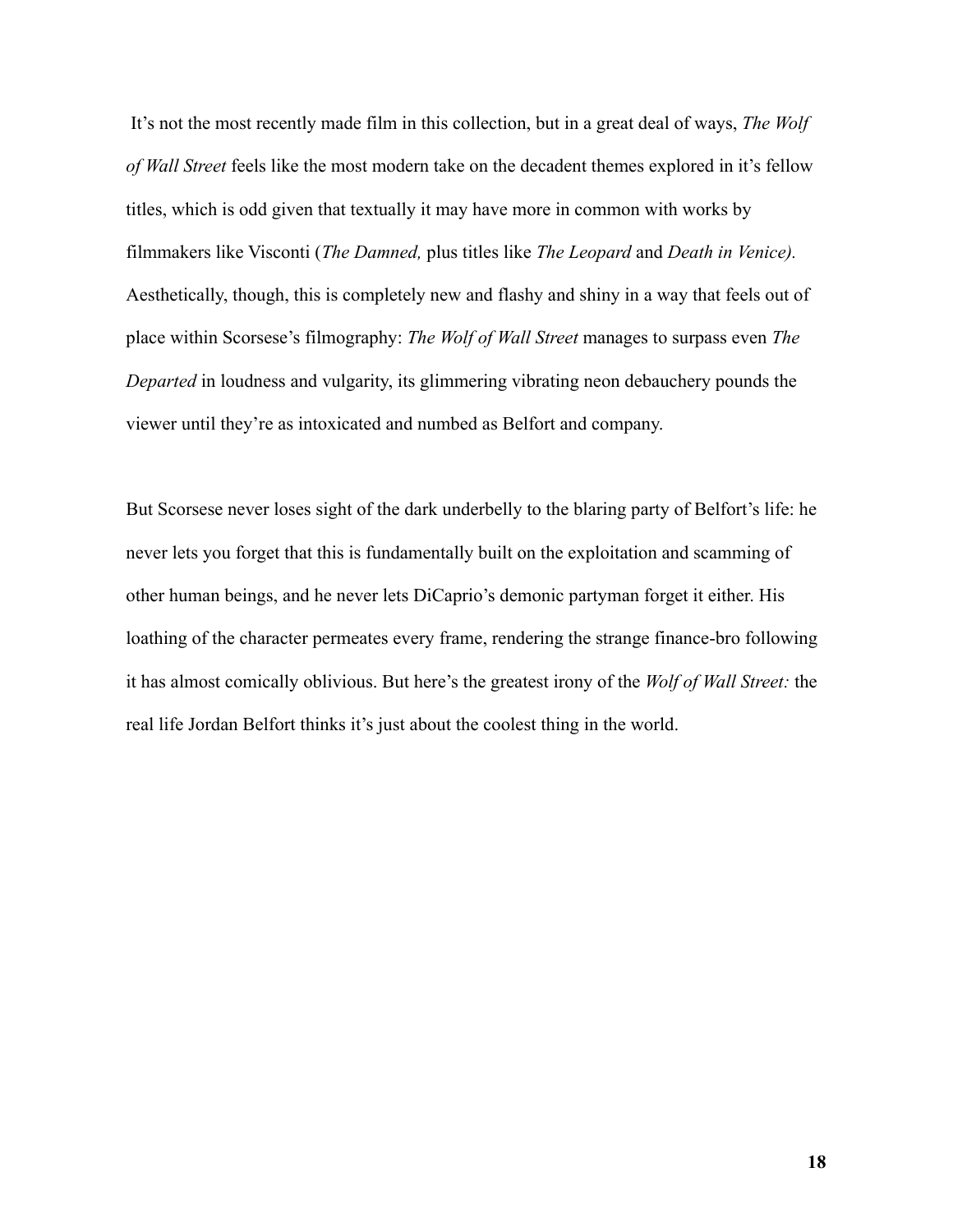# **The Death of Louis XIV (2016)**

Albert Serra's masterpiece *The Death of Louis XIV* contains within itself a beautifully sickening microcosm for what watching the film as a whole feels like: the foot of the titular French king, propped up in his bed of fine white linens, festering, infected, gangrenous and blackening. As we see the Sun King's foot rot away from his very body, we watch the man himself rot and wither away amidst the opulence he lived accustomed to, slowly giving in to the gangrene eating away at his foot. The physical decomposition of his body mirrors a decomposing and decaying aristocratic system, portrayed by Serra as in the earliest stages of its own death alongside the king.

Serra is no stranger to the subgenre of slow cinema (a style pioneered throughout Europe and Asia defined by filmmakers like Bela Tarr, Tsai Ming-liang, and Lav Diaz) and it shows here: his camera lingers over every ornate detail of the king's bedchamber, lingering on every detail of the disgustingly opulent and ornate space, making the dying, gasping king even more jarring as he appears on screen.

Fundamentally, *The Death of Louis XIV* is a film about rust among gold, about decay among the decadent, about literalizing the social rot essential to decadent art through physical, human rot. It's sickening, but kind of beautiful in a way.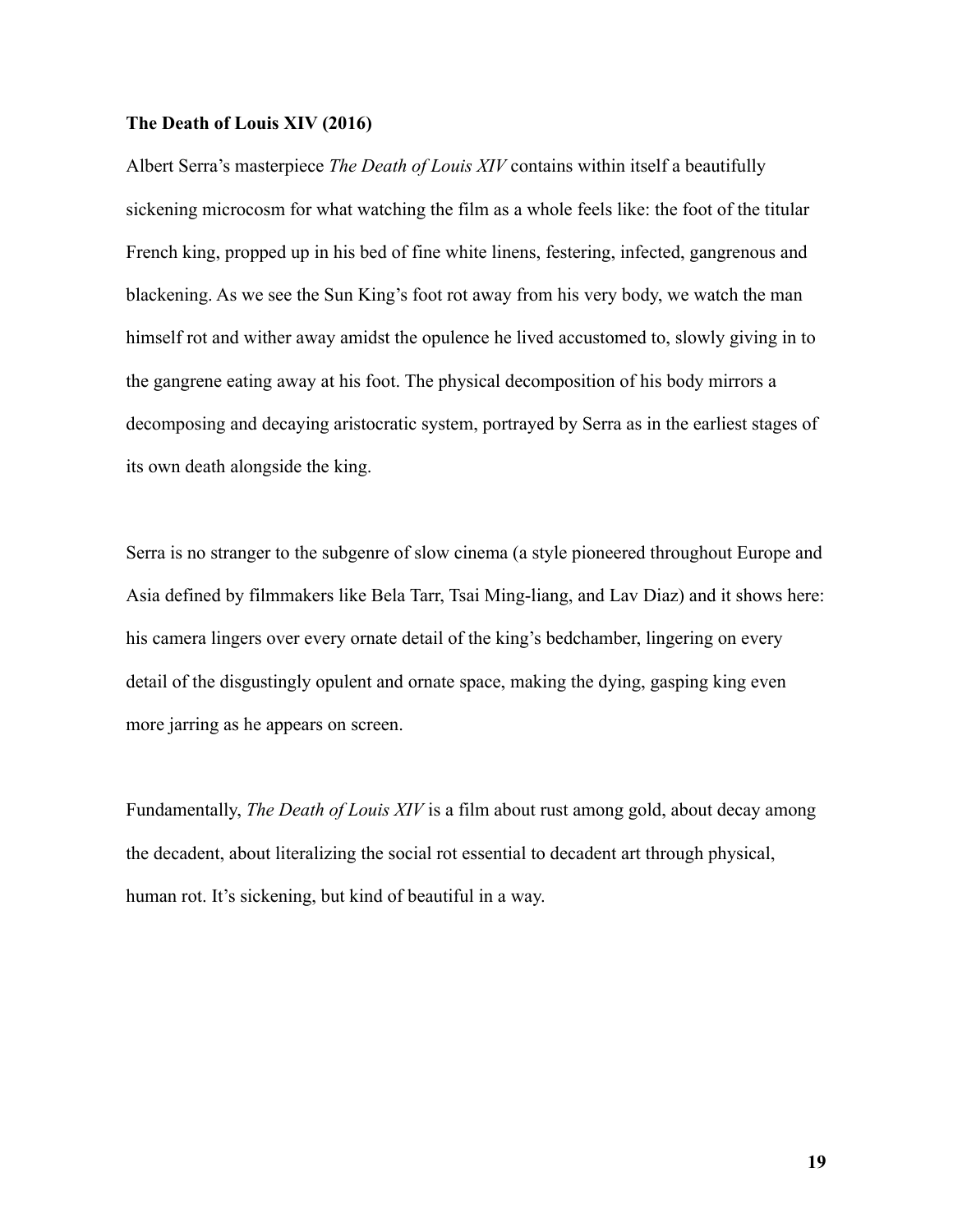# **Works Cited**

Fellini, Federico, director. *Fellini Satyricon*. Fellini, Federico, director. *La Strada.* Fellini, Federico, director. *Nights of Cabiria* De Sica, Vittorio, director. *Bicycle Thieves.* Pasolini, Pier Paolo, director. *Accattone.* Fellini, Federico, director. *Fellini's Casanova.* Ford, John, director. *Fort Apache.* Ford, John, director. *She Wore a Yellow Ribbon.* Visconti, Luchino, director. *The Damned.\* Visconti, Luchino, director. *The Leopard.* Visconti, Luchino, director. *Death in Venice.* Visconti, Luchino, director. *Ludwig.* Visconti, Luchino, director. *The Innocents.* Bacon, Henry. *Visconti Explorations of Beauty and Decay*. Cambridge University Press, 1998. Siegel, Don, director. *The Beguiled.* Siegel, Don, director. *Coogan's Bluff.* Siegel, Don, director. *Two Mules for Sister Sara.* Siegel, Don, director. *Dirty Harry.* Siegel, Don, director. *Escape From Alcatraz.* Peckinpah, Sam, director. *Straw Dogs.* Pasolini, Pier Paolo, director. *Salo, or the 120 Days of Sodom.*

Pasolini, Pier Paolo, director. *Pigsty.*